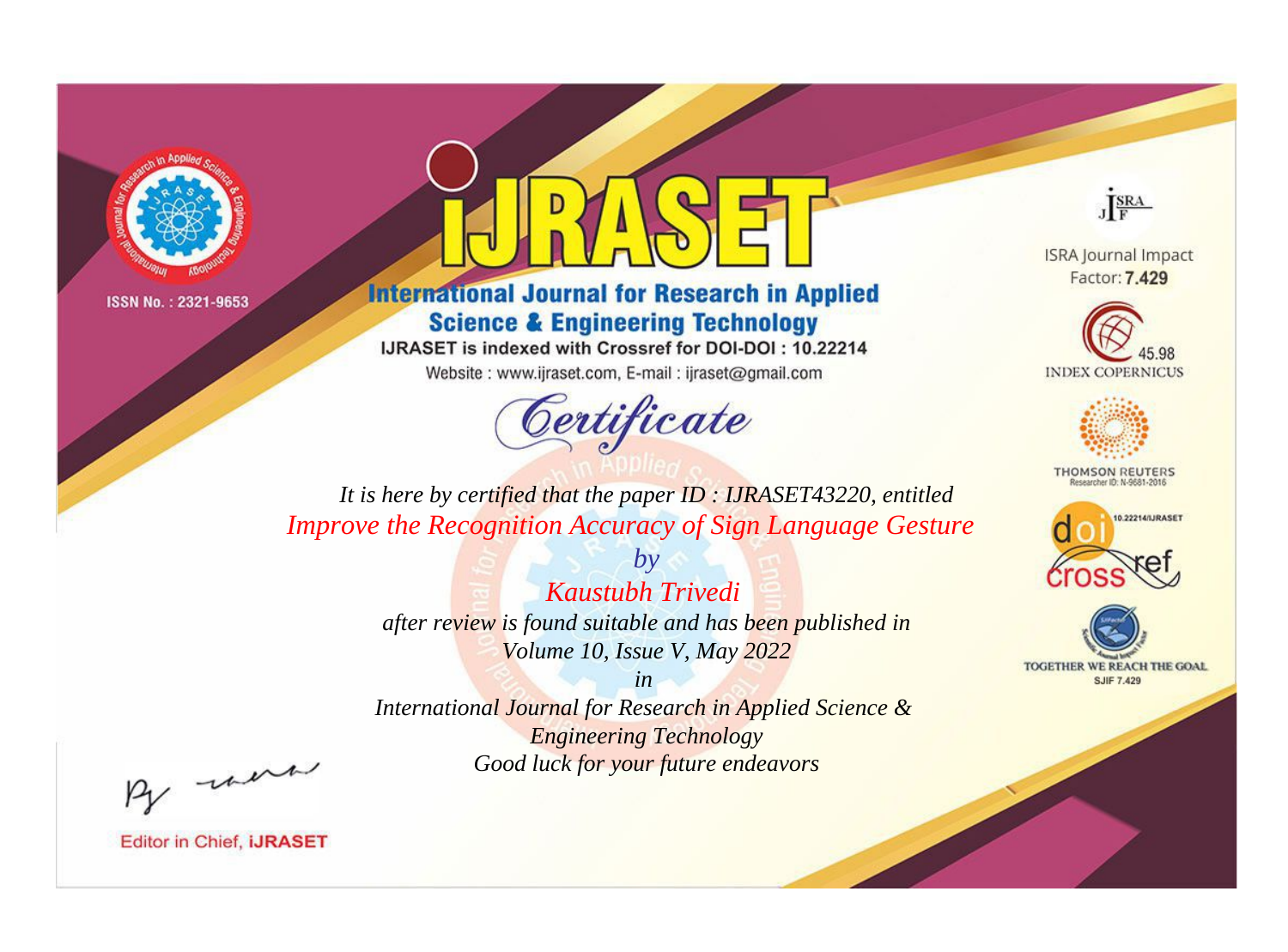

## **International Journal for Research in Applied Science & Engineering Technology**

IJRASET is indexed with Crossref for DOI-DOI: 10.22214

Website: www.ijraset.com, E-mail: ijraset@gmail.com

# Certificate



**ISRA Journal Impact** Factor: 7.429





**THOMSON REUTERS** 



TOGETHER WE REACH THE GOAL **SJIF 7.429** 

*It is here by certified that the paper ID : IJRASET43220, entitled Improve the Recognition Accuracy of Sign Language Gesture*

> *by Priyanka Gaikwad after review is found suitable and has been published in Volume 10, Issue V, May 2022*

> > *in*

*International Journal for Research in Applied Science & Engineering Technology Good luck for your future endeavors*

By morn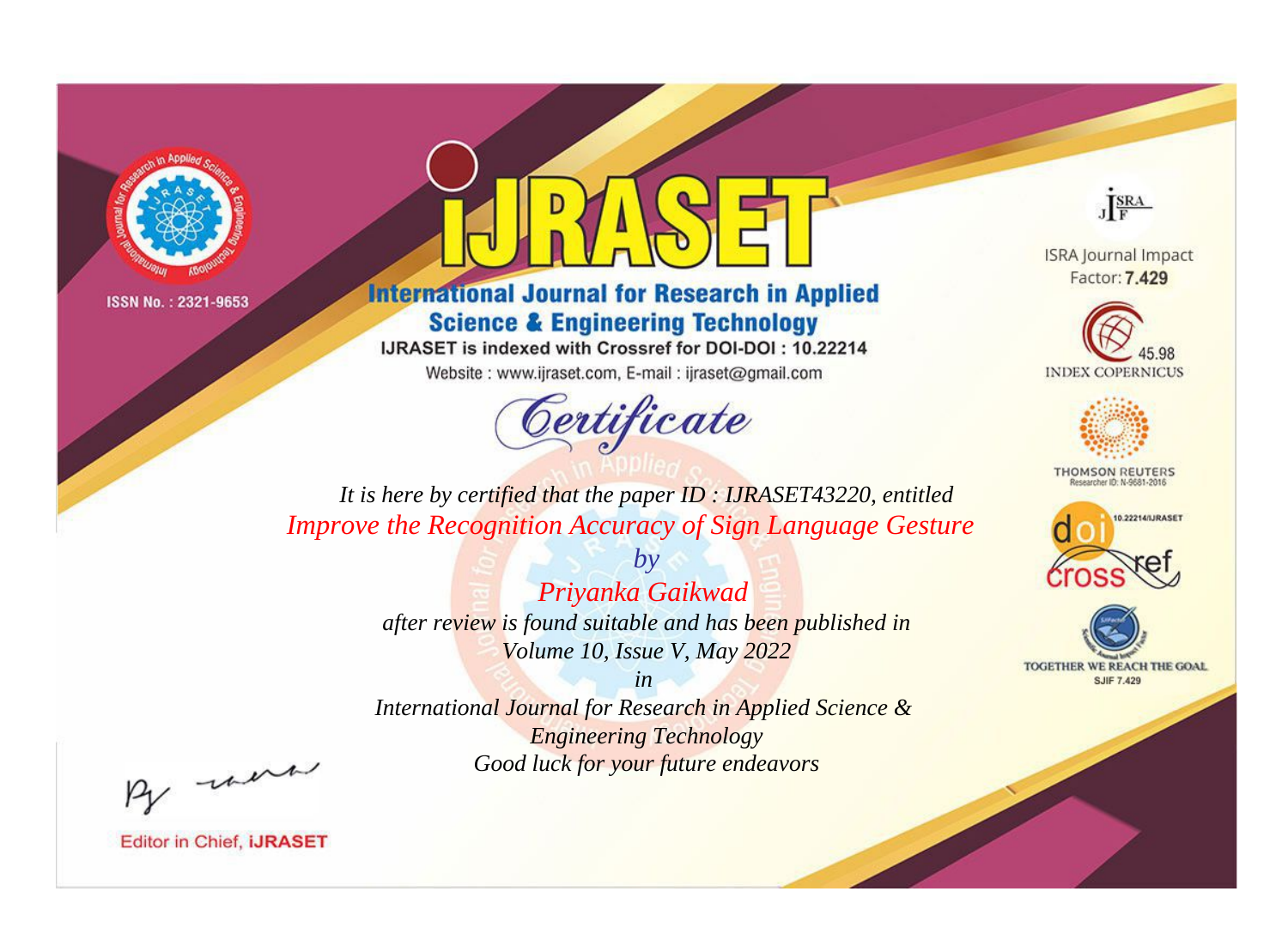

## **International Journal for Research in Applied Science & Engineering Technology**

IJRASET is indexed with Crossref for DOI-DOI: 10.22214

Website: www.ijraset.com, E-mail: ijraset@gmail.com

# Certificate



**ISRA Journal Impact** Factor: 7.429





**THOMSON REUTERS** 



TOGETHER WE REACH THE GOAL **SJIF 7.429** 

*It is here by certified that the paper ID : IJRASET43220, entitled Improve the Recognition Accuracy of Sign Language Gesture*

> *by Mahalaxmi Soma after review is found suitable and has been published in Volume 10, Issue V, May 2022*

> > *in*

*International Journal for Research in Applied Science & Engineering Technology Good luck for your future endeavors*

By morn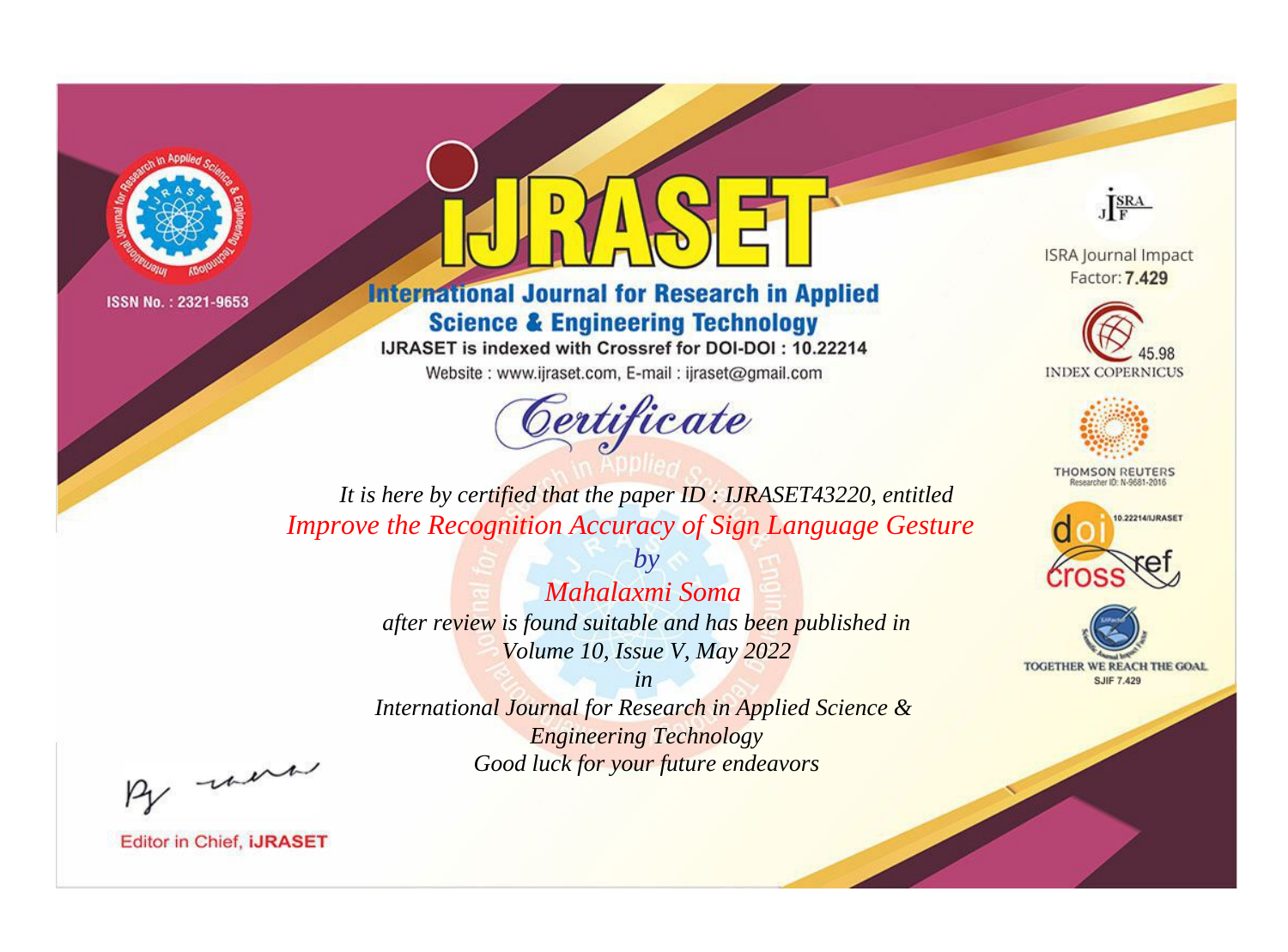



**International Journal for Research in Applied Science & Engineering Technology** 

IJRASET is indexed with Crossref for DOI-DOI: 10.22214

Website: www.ijraset.com, E-mail: ijraset@gmail.com



JERA

**ISRA Journal Impact** Factor: 7.429





**THOMSON REUTERS** 



TOGETHER WE REACH THE GOAL **SJIF 7.429** 

*It is here by certified that the paper ID : IJRASET43220, entitled Improve the Recognition Accuracy of Sign Language Gesture*

> *Komal Bhore after review is found suitable and has been published in Volume 10, Issue V, May 2022*

*by*

*in* 

*International Journal for Research in Applied Science & Engineering Technology Good luck for your future endeavors*

By morn